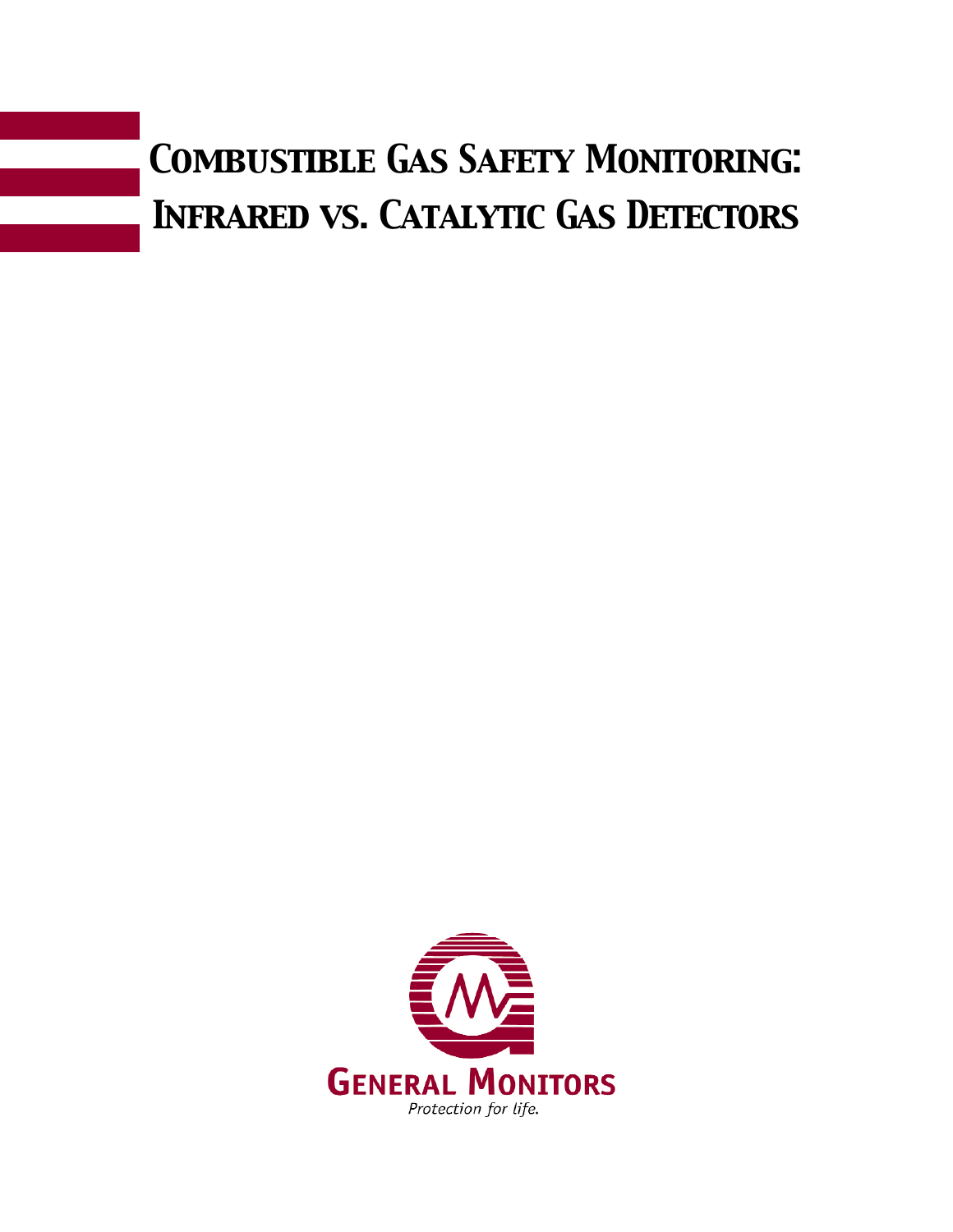# **INTRODUCTION**

When designing a combustible gas safety monitoring system for oil/gas, petrochemical or other applications, how do you decide whether to use infrared or catalytic gas detector technology? Both sensing technologies have their advantages dependent upon your application's specific requirements. A thorough analysis of your application's unique field environment is needed to ensure optimal performance, safety, reliability and cost-effectiveness. A quick decision, of course, can lead to poor detector choices as well as safety, performance, maintenance, and life-cycle cost consequences.



As a global leader and innovator in gas sensing technologies, General Monitors offers the industry's two most popular and reliable combustible gas

sensing technologies: (1) catalytic detectors and (2) infrared detectors. Both technologies reliably detect gas at or below the lower explosive limit (0-100% LEL). They are also suitable for use in a broad variety of field application environments (see Table 1 for a list of gases typically monitored). Determining which sensing technology is the best fit for your individual application is extremely important. Our field applications engineers will help you conduct a risk assessment audit to determine the requirements for your safety monitoring system.

| <b>Typical Gases</b> | <b>Other Gases</b> |
|----------------------|--------------------|
| <b>Monitored</b>     | <b>Monitored</b>   |
| • Methane            | • Isopropylamine   |
| $\bullet$ Ethane     | • Propylene        |
| • Propane            | · Ethylene Oxide   |
| • Butane             | • Propylene Oxide  |
| $\bullet$ Hexane     | $\bullet$ Ethanol  |
| • Butadiene          | • Methanol         |



# **CATALYTIC SENSING**

Catalytic (or electrocatalytic) detectors (Fig. 1) are based on a highly responsive technology with over 39 years of proven field experience. They are single-point detectors for combustible gas detection. Based upon the simple principle that as combustible



Figure 1: S4000C Intelligent Combustible Gas Detector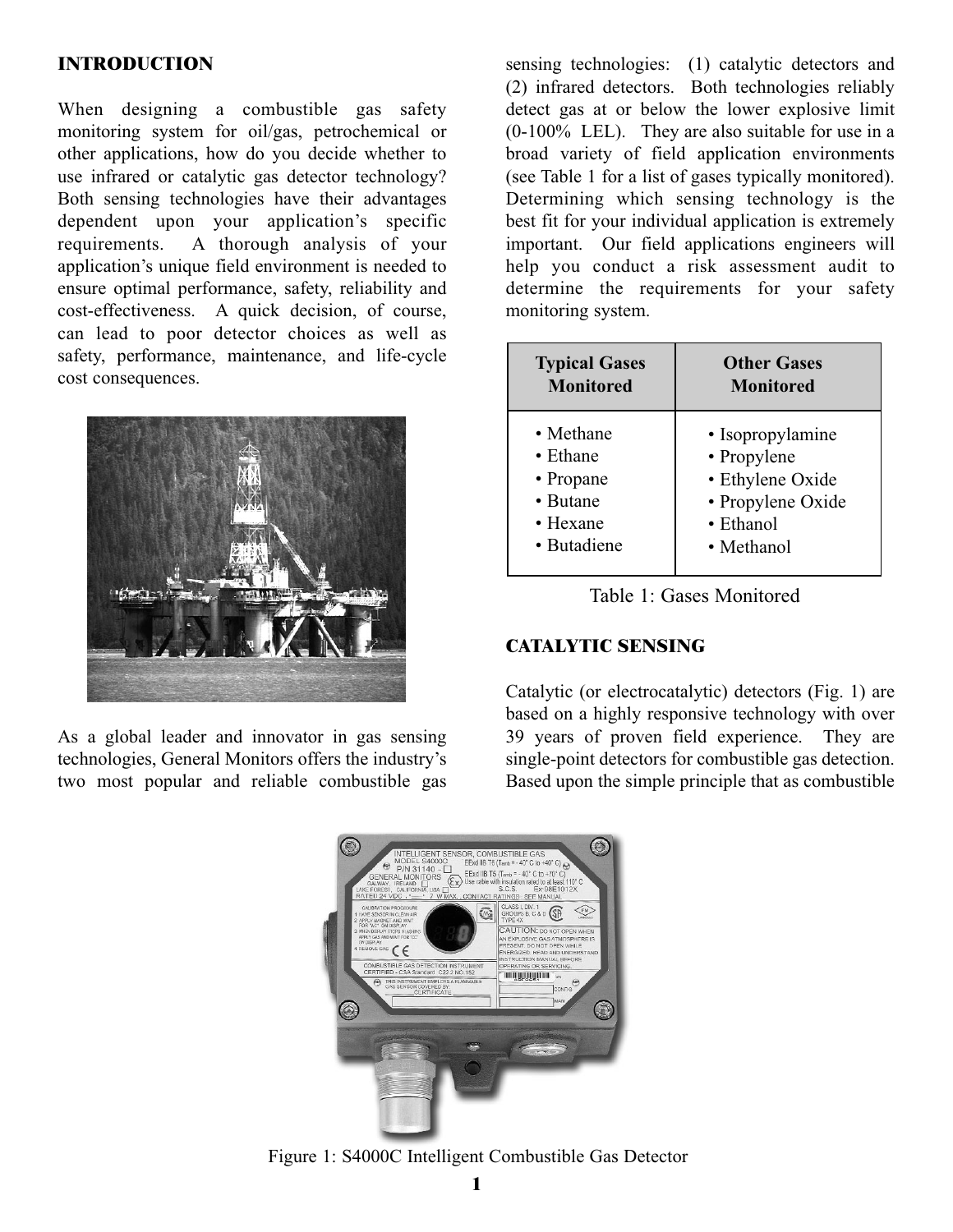gas oxidizes it produces heat and the sensor converts the temperature change via a standard Wheatstone Bridge-type temperature transducer to a sensor signal. The sensor components consist of a pair of platinum heating coils embedded in a catalyst. Since the reactants are all gaseous, the reaction takes place on the surface of this element with the combustible gases reacting exothermically with oxygen in the air to raise its temperature. This results in a change of resistance within the embedded coil, which is linearly proportional to gas concentration.

General Monitors' catalytic detectors utilize a pair of catalytic beads that are identical except for a glass coating on one of them (Fig. 2). This method of providing an inert "reference" bead ensures it remains permanently non-responsive to gas, thereby acting as a stable "baseline" signal generator to compensate for environmental changes which would otherwise affect the sensor's stability. Glass-coating is a unique feature of our catalytic detectors and the physical and electrical matching of the bead pairs eliminates the need for compensating resistors which cause drift in operation.

The secret of a catalytic detector's accuracy, longevity and reliability is in the design of the substrate and catalyst system. It is critical to maintain an abundance of active sites as some may become poisoned in service. We achieve this by using a highly porous substrate with catalyst deposition down to the core.



Figure 2: Catalytic Bead Sensor

## **Advantages**

The major advantages of catalytic detectors are that they are:

- Robust
- Simple to operate
- Easy to install, calibrate and use
- Long lived with a low life-cycle cost
- Proven technology with exceptional reliability and predictability
- Immensely flexible with application
- Easily calibrated individually to gases such as hydrogen which cannot be detected using infrared absorption

## **Disadvantages**

The limiting factors in catalytic detector technology are that:

- Catalysts can become poisoned or inactive due to contamination.
- The only means of identifying detector sensitivity loss due to catalytic poisons is by checking with the appropriate gas on a routine basis and recalibrating as required.
- When a sensor is located in an area known to contain potential poisons, it should be calibrated at regular intervals and the results should be logged. The interval between calibrations should be recommended by the manufacturer and then verified in the field.
- Requires oxygen for detection.
- Prolonged exposure to high concentrations of combustible gas may degrade sensor performance.

## **INFRARED DETECTORS**

Gas sensing by the Infrared (IR) detection method is based upon the absorption of infrared radiation at specific wavelengths as it passes through a volume of gas. General Monitors' IR detection technology incorporates a light source and a light detector that measures the intensity of two different wavelengths, one at the absorption wavelength and one outside the absorption wavelength. If a gas intervenes between the source and the detector, the level of radiation falling on the detector is reduced and can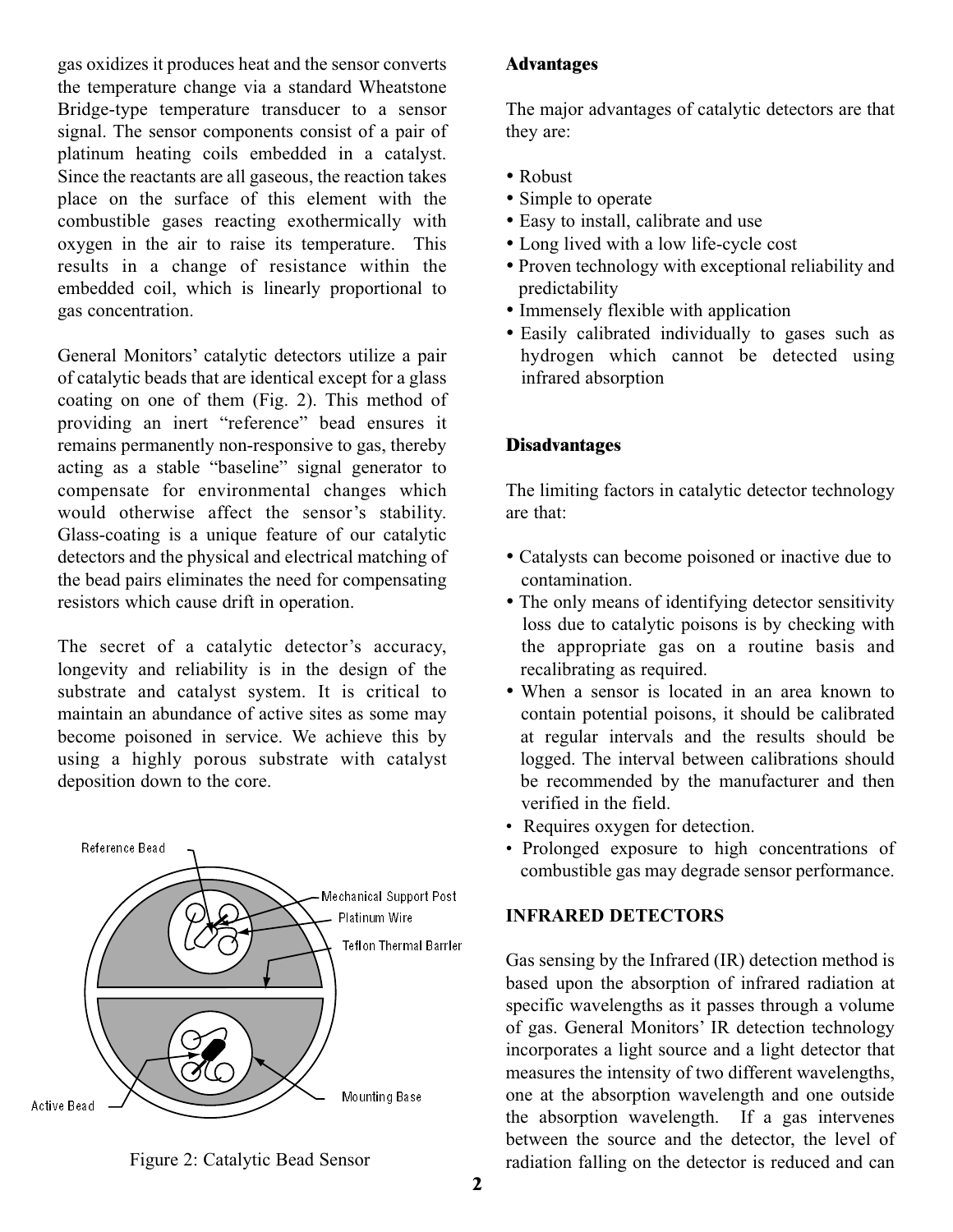be continuously monitored. Gas concentration is determined by comparing the relative values between the two wavelengths.

Infrared gas detection is based upon the ability of some gases to absorb IR radiation. It is generally understood that almost all hydrocarbons absorb IR at approximately 3.4 micrometers and at this region  $H<sub>2</sub>O$  and  $CO<sub>2</sub>$  are relatively transparent. It follows, therefore, that a dedicated spectrometer operating at this wavelength could be used to detect combustible hydrocarbons in the air.

In IR point detectors, there is a fixed path length between the IR source and the IR detector (Fig. 3). The path length is typically short (a few inches) and the gas concentration is assumed uniform across the path. With a fixed path length, the measurement of IR beam absorption by the gas being measured can be expressed directly (% LEL in this case). Thus, a point IR detector is capable of giving a true measurement of gas concentration at the point of detection. Open path IR detectors, as opposed to point detectors, expand the gas sampling path from a few inches up to 100 meters to monitor large facilities for gas clouds (Fig. 4 and 5).

# **Advantages**

The major advantages of IR gas detectors are:

- Immunity to contamination and poisoning
- Fail-to-safe operation
- No routine calibration
- Ability to operate in the absence of oxygen or in enriched oxygen
- Ability to operate in continuous presence of gas

With the sophisticated optical designs currently in use, IR detectors are factory calibrated and are virtually maintenance free. They are particularly desirable where detectors must be located in<br>inaccessible areas Maintenance is limited to Maintenance is limited to periodic cleaning of the optical windows to help ensure dependable performance.

# **Disadvantages**

The limiting factors in IR technology are:

- The initial higher cost per point. IR detectors in the past have been more expensive than catalytic detectors at initial purchase, but they are rapidly coming down in price to cost parity with catalytic detectors.
- Higher spare parts cost.
- The gas to be measured must be infrared active, such as a hydrocarbon.
- Gases that do not absorb IR energy (such as hydrogen) are not detectable.
- High humidity, dusty and/or corrosive field environments can increase IR detector maintenance costs.
- Routine calibration to a different gas is not practical.
- A relatively large volume of gas is required for response testing.
- Ambient temperature for detector use is limited to 70°C.
- Does not perform well for multiple gas applications.
- Cannot replace the IR source in the field – must be returned to factory for repair.



Figure 3: Model IR2100 Point Detector - optical scheme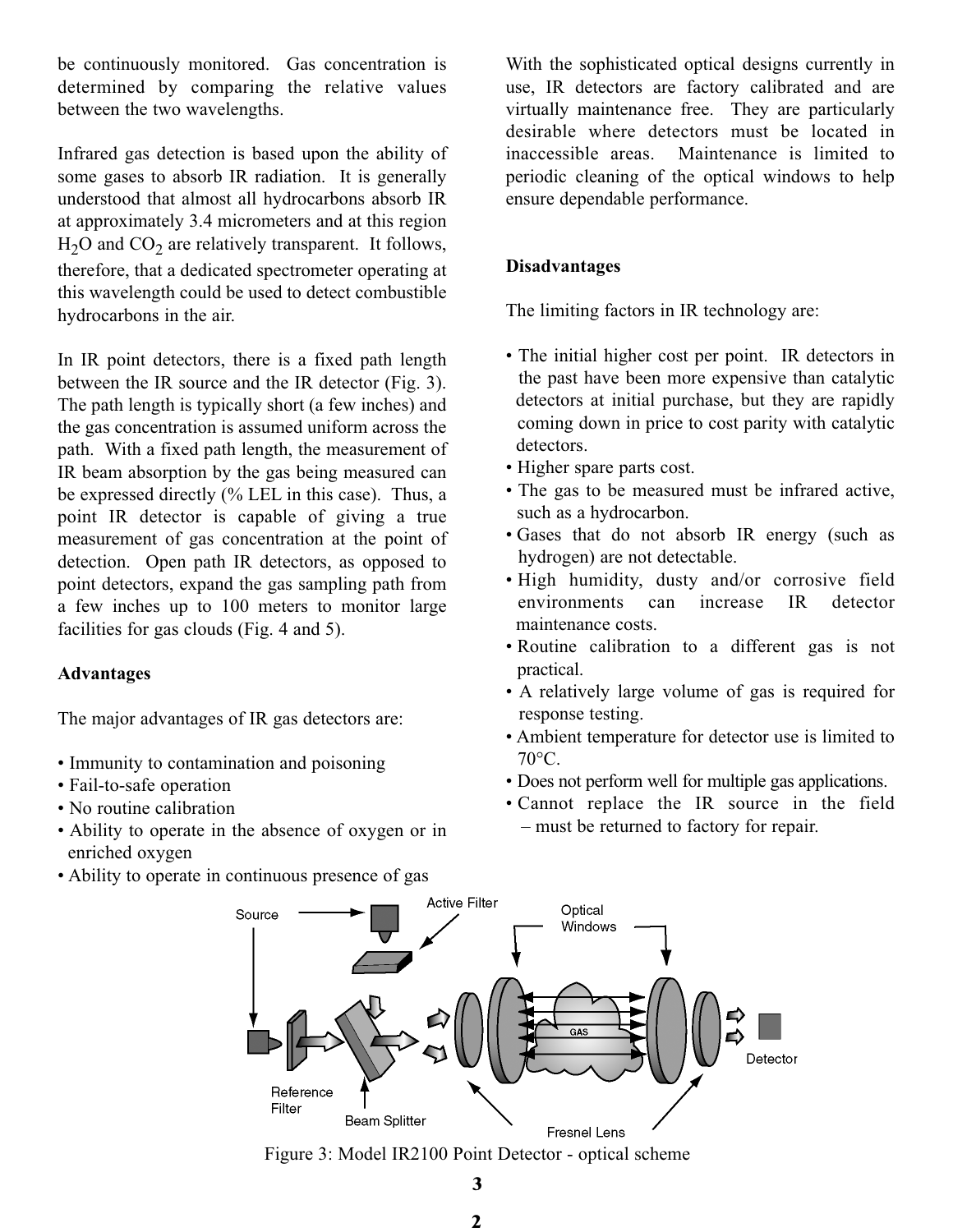

Figure 4: IR2100 IR Point Detector and IR5000 Open Path Detector for Hydrocarbon Gas

### **APPLICATION REQUIREMENTS**

There are many important factors to consider when deciding whether to select an infrared or catalytic detector for a particular application. Reliable application of either infrared or catalytic detectors depends on a detection system that matches the detectors and sampling techniques to the monitored area. It's important to recognize that different gases can require different detection technologies. No single detection principle can provide the sensitivity and response time required for every gas. Similarly, the detector heads must be matched to ambient conditions surrounding the measurement point. General Monitors' field engineers can help you determine which factor is the most critical to the success of your application.

#### **Site Location and Experience**

Both IR point detectors and catalytic detectors enjoy long life expectancies even in severe environments such as the North Sea. In the harsh environments of refineries, IR detectors offer fail-to-safe operation, but still should be checked with gas periodically to verify that gas is free to enter the optical path. Splashguards and dust shields can become blocked in certain conditions or environments. Experience has shown that users of both IR and catalytic technology do prefer to check the detectors with gas, and as such, perhaps there is no significant difference in the overall maintenance requirements. In climates with low and high temperature extremes, very humid conditions, and around hot or vibrating machinery, catalytic detectors are the best choice.

### **Calibration of Detectors**

Measurement quality with both combustible and IR gas detectors is dependent upon accurate calibration with known gas concentrations. Both IR and catalytic bead detectors from General Monitors are smart microprocessor-based devices featuring single-point calibration. They feature an automatic calibration adjustment sequence with no tools or area declassification necessary. Just activate and apply the calibration gas.

### **Placement of Detectors**

For IR and catalytic detectors, there are three types of monitoring strategies: (1) point, (2) area, and (3) site perimeter. When you know the potential source of a gas leak, you can design a point monitoring



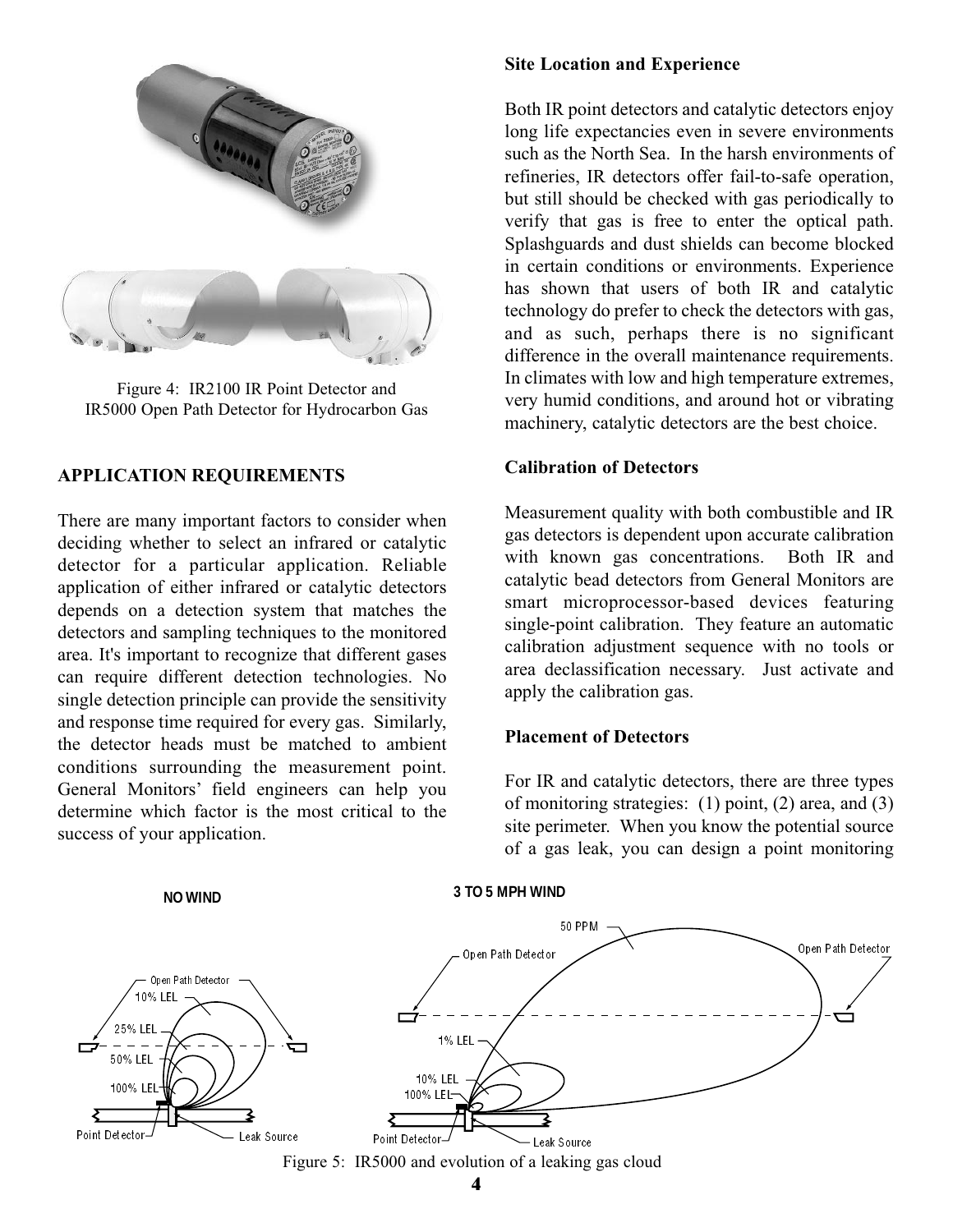strategy to place detectors close to the potential leak sources, such as tank valves, so that detection is prompt. In large refining or chemical processing plants, a point detector grid system can be developed to monitor specific zones, such as a storage tank area. (Fig. 6)

For plants where the site layout makes it difficult to identify specific leak sources that may spread into other locations, a wider area monitoring system can be developed with point gas detectors placed at preset geographic distances. Some plants also require outer perimeter monitoring along property fence lines to guard against gas passing beyond the facility's boundaries. In some cases, open path IR detectors may be useful in detecting gas clouds that can become airborne and/or disperse over a wide area. (Fig. 5)

## **Detector System Communication**

Infrared and catalytic detectors from General Monitors provide both 4-20mA analog and RS-485 serial output that is MODBUS protocol compatible



Figure 6: Typical Installation for Point and Open Path Gas Detectors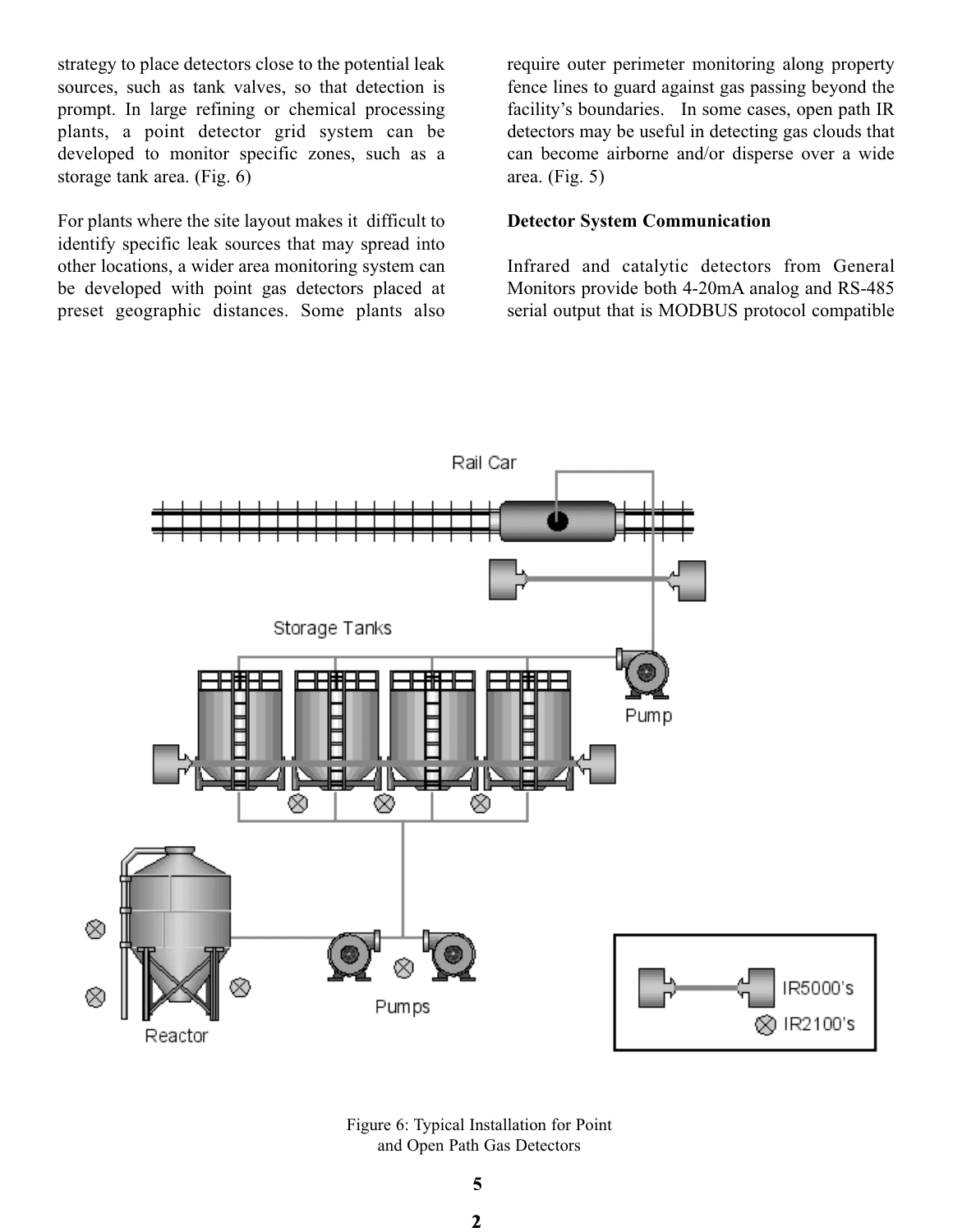

Figure 7: Multi-drop Addressable System

for use in large distributed control systems. Using a MODBUS compatible remote transmitter unit (RTU) provides two-way addressable communications for status, alarm, fault and other information for operation, troubleshooting or programming of the detectors. Up to 128 point detectors may be networked in series, and up to 247 point detectors can be networked with repeaters. A typical system configuration linking 20 gas detectors and 20 flame detectors is shown in Figure 7.

#### **Maintenance and Repair**

Catalytic gas detectors require a routine "check" every 90-days. While no routine calibration is actually required for IR detectors, a gas check is still recommended every 90-days. Typically, calibration takes between  $1 - 3$  minutes. Should a catalytic sensor require replacement, it can easily be changed out in the field. IR point detectors require factory repair, however repair frequency is typically very low. Also, a spare IR detector can be installed while the defective one is sent to the factory.

### **Expected Detector Life**

Both catalytic and IR gas detectors from General Monitors have a sensor life expectancy of up to five years. Catalytic detectors can be calibrated 50 times with one cylinder of gas. IR detectors require no routine calibration, however if calibration is performed, they are limited to 10 times maximum per cylinder of gas. The initial cost of catalytic detection is typically lower than IR, but overall IR maintenance costs are lower.

### **Life-Cycle Cost Analysis**

Both IR point detectors and catalytic detector/transmitters share similar installation and wiring costs. Inspection frequency is the same for both, but IR detectors feature self-diagnostics while catalytic detectors require a gas check. IR detectors do not require routine calibration, however 90-day gas checks are recommended. In many circumstances, repair data shows catalytic detectors may be more quickly repaired in the field than IR detectors that often require factory expertise for repair. This minor inconvenience, however, is easily overcome by keeping a spare IR detector on hand in the unlikely event that repair is needed.

#### **Performance and Reliability**

While IR detectors do offer enhanced reliability due to their fail-to-safe style, immunity to poisons, and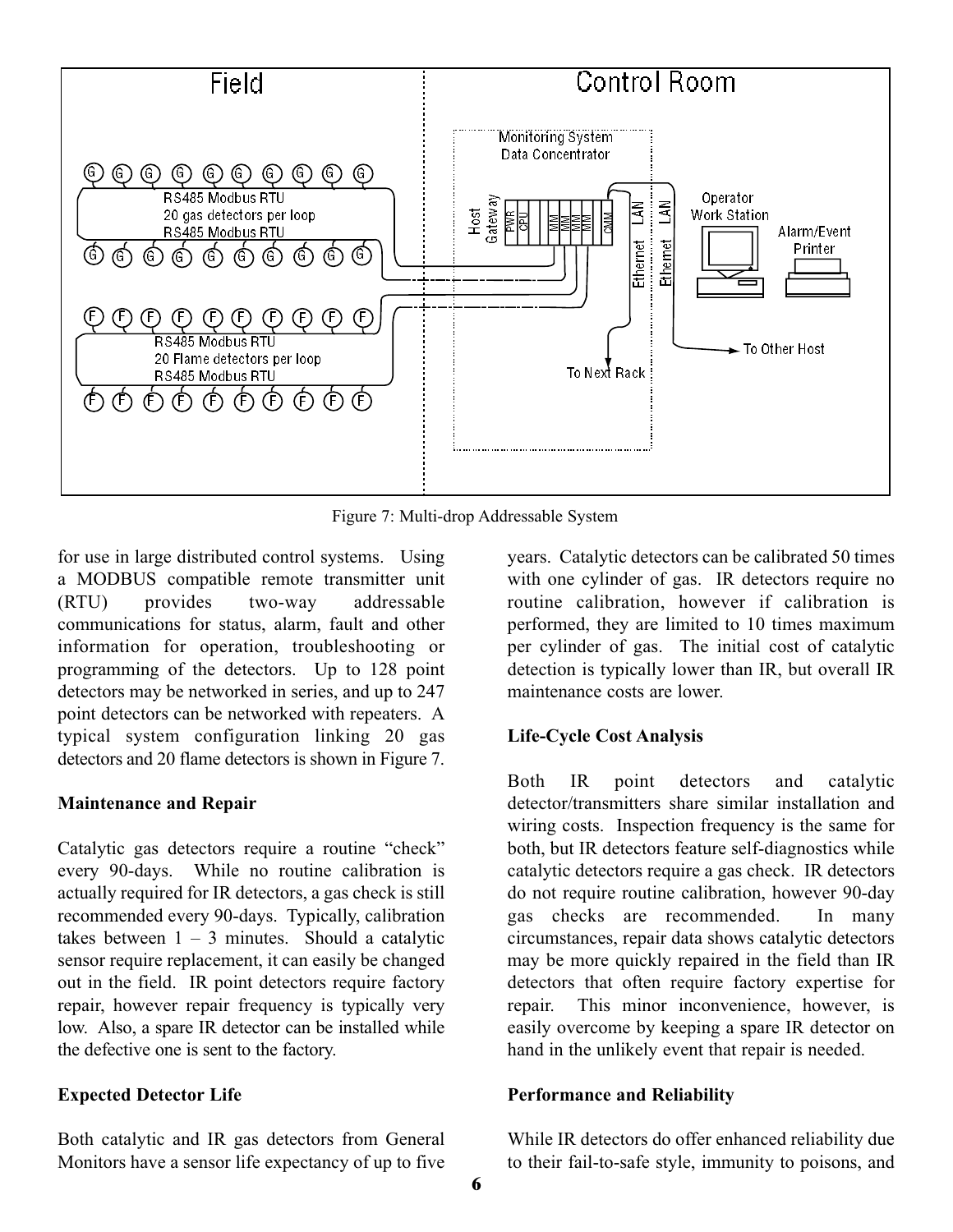ability to function without oxygen, catalytic detectors offer application flexibility, simple maintenance and low replacement costs. Both technologies are reliable, fast detecting and accurate. Neither is necessarily the answer to everything, and in most plants, a combination of both types is the correct and sensible solution.

# **CONCLUSION**

There is clearly a requirement for both IR and catalytic detectors. When making a choice, be sure

to strongly consider the field environment and variables in detector design from manufacturer to manufacturer. Life-cycle cost assumptions will not hold true in all environments. The same can be said for detector mean-time-to-repair or failure data among various manufacturers. Careful analysis of detectors, suppliers and field experience will help you select the best catalytic or IR detectors for your application. Let your General Monitors field applications engineers share their expertise to help you make the best sensing technology choice.